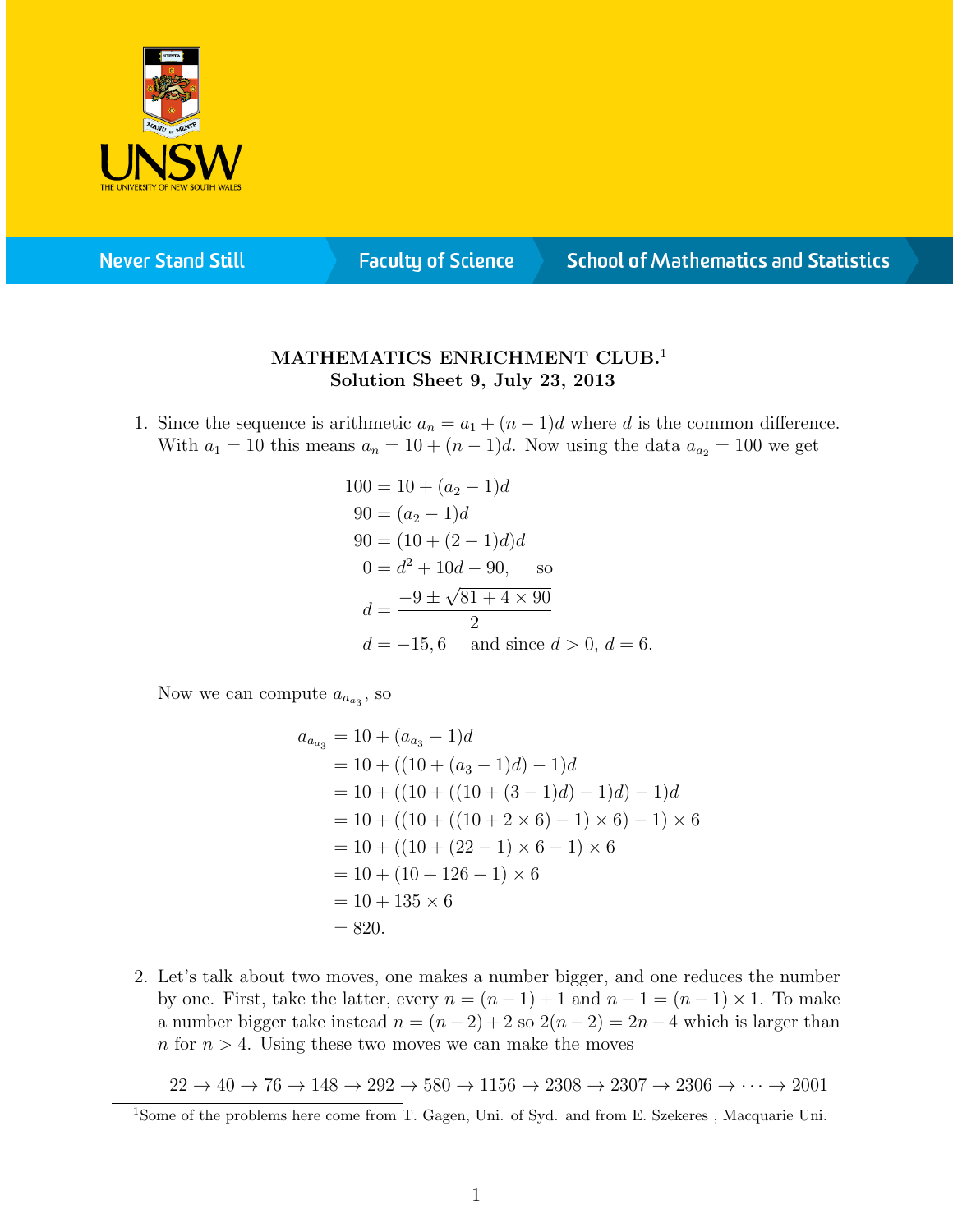3. Note

$$
125^{100} = 5^{300}
$$
  
= 
$$
\frac{10^{300}}{2^{300}}
$$
  
= 
$$
\frac{10^{300}}{(1024)^{30}}
$$
  
= 
$$
\frac{10^{300}}{(1.024 \times 10^3)^{30}}
$$
  
= 
$$
\frac{10^{300}}{1.024^{30} \times 10^{90}}
$$
  
= 
$$
\frac{10^{210}}{1.024^{30}}
$$

It now remains to see that  $1.024^{30} < 10$  and hence there are 210 digits. Can you show this using the binomial theorem?

4. (a) See figure 1



Figure 1: The possible paths on a  $2 \times 2$  grid...

- (b) At each vertex ask how many paths are there from the top-left to the given vertex. In fact, it is the sum of the number of paths from the top-left to the vertex immediately to the left of the given vertex and the number of paths from the topleft to the vertex immediately above the given vertex. This means the number of paths from the top-left to each vertex follows a Pascal's Triangle pattern. So there are  $\binom{40}{20}$  paths.
- (c) This generalises easily to  $\binom{2n}{n}$  $\binom{2n}{n}$ .
- 5. Let's label the vertices of our hexagon 1 through to 6. Then we can refer to edges as  $(xy)$  where x and y are a vertex. Now since we can just re-label the hexagon however we want, let's just consider vertex 1. There are 5 edges coming off vertex 1, and since we only have 2 colours, 3 of these edges are the same colour, let's say red. And again, since we can re-label the hexagon however we want, let's suppose these edges are  $(12),(13)$  and  $(14)$ . Suppose we don't have any red triangles, so  $(23)$  must be blue to prevent  $\Delta$ 123 from being red, also (34) must be blue to prevent  $\Delta$ 134 from being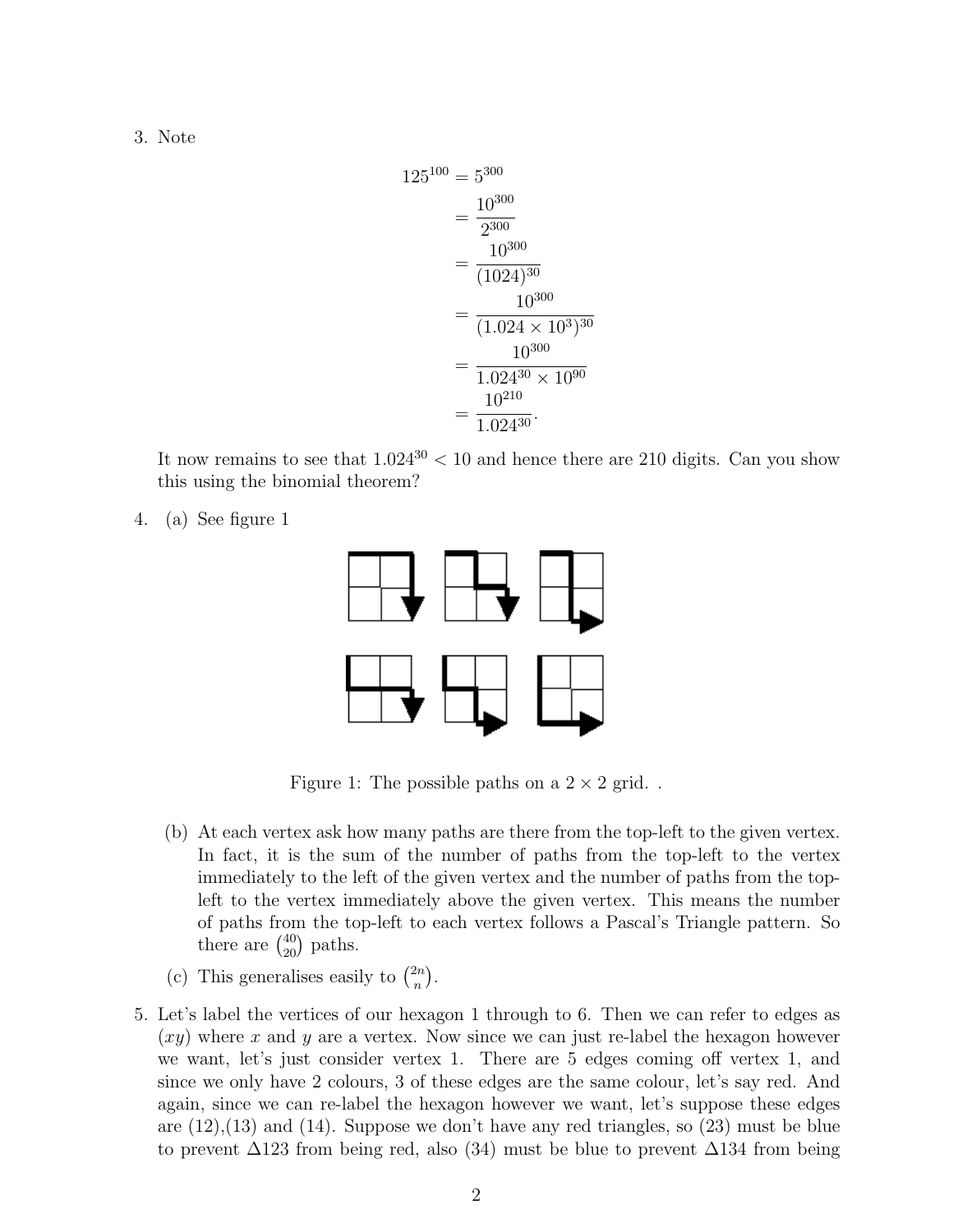

Figure 2: Pascals triangle emerging